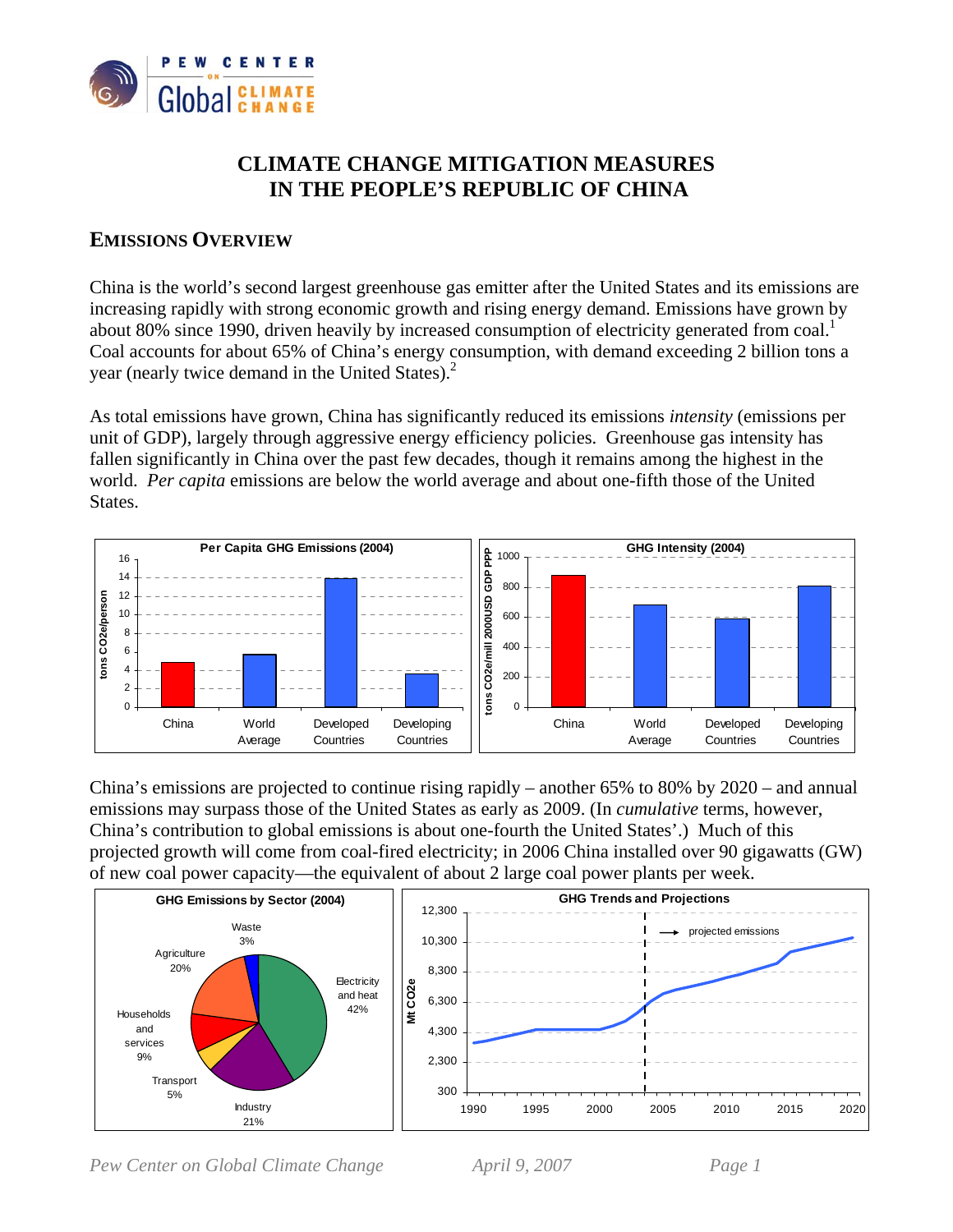### **THE UNFCCC AND KYOTO PROTOCOL**

China has ratified both the UN Framework Convention on Climate Change and the Kyoto Protocol. As a non-Annex 1 (developing) country, China has no binding emission limits under the first commitment period (2008-2012) of the Protocol. However, China is an active participant in the Clean Development Mechanism (CDM) established under the Protocol. (The CDM grants emission credits for verified reductions in developing countries, which can be used by developed countries toward meeting their Kyoto targets. This provides lower-cost reductions for developed countries and generates investment in clean development in developing countries).



China is by far the largest source of CDM credits, accounting for over 40% of those generated to date. China's dominance in the CDM market is due in part to its entrepreneurship in developing CDM projects, and to its relatively low-risk investment environment (compared with other CDM host countries).

Thus far, most of China's CDM credits come from destruction of trifluoromethane (HFC-23), a potent greenhouse gas that is a byproduct of refrigerant manufacture (HFC-22). HFC reductions account for 52% of expected credits through 2012. Other key project types involve the capture of methane from landfills and nitrous oxide  $(N_2O)$ , also potent greenhouse gases. Although there are many renewable energy and energy efficiency projects,

these generate fewer net reductions because carbon dioxide, which they displace, has lower warming potential than the other gases. The Chinese government is currently taxing HFC projects at 65%, with the revenues supporting sustainable energy development.

|                                     | Number of<br>projects | <b>Number</b><br>of credits<br>(ktons<br>$CO2$ by | <b>Percent of</b><br><b>China-based</b><br>reductions |
|-------------------------------------|-----------------------|---------------------------------------------------|-------------------------------------------------------|
|                                     |                       | 2012)                                             |                                                       |
| <b>Hydropower</b>                   | 95                    | 57,968                                            | 7%                                                    |
| <b>Renewable Energy</b>             | 73                    | 51,885                                            | 6%                                                    |
| <b>Industrial energy efficiency</b> | 37                    | 43,999                                            | 5%                                                    |
| <b>Coal bed methane</b>             | 25                    | 93,850                                            | 11%                                                   |
| Landfill gas                        | 18                    | 25,697                                            | 3%                                                    |
| <b>Biomass energy</b>               | 16                    | 13,125                                            | 2%                                                    |
| <b>Fossil fuel switching</b>        | 15                    | 69,961                                            | 8%                                                    |
| <b>HFC</b> destruction              | 11                    | 394,921                                           | 47%                                                   |
| $N_2$ 0 capture                     | 4                     | 83,960                                            | 10%                                                   |
| <b>Reforestation</b>                | $\overline{2}$        | 211                                               | 0%                                                    |
| <b>Agriculture</b>                  | 1                     | 228                                               | 0%                                                    |
| <b>Total</b>                        | 297                   | 835,804                                           | 100%                                                  |

|  |  | CDM Projects and Associated Emissions Reductions in China (as of $2/1/07$ ) <sup>3</sup> |  |  |
|--|--|------------------------------------------------------------------------------------------|--|--|
|  |  |                                                                                          |  |  |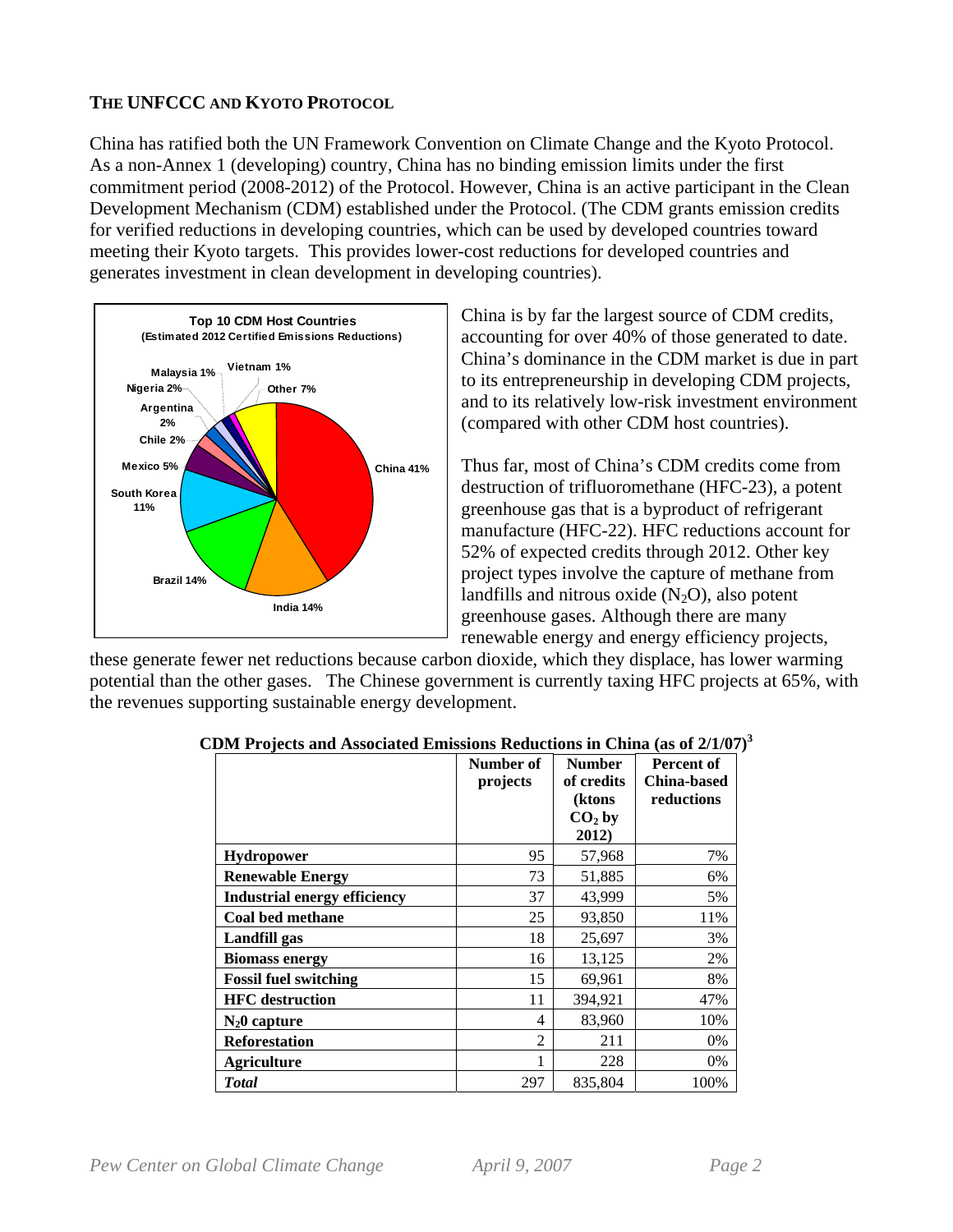# **POLICIES WITH POTENTIAL CLIMATE MITIGATION IMPACTS**

China is implementing a wide range of energy and industrial policies that, while not driven by climate change concerns, are contributing to climate efforts by slowing the growth of China's greenhouse gas emissions.

# **ENERGY EFFICIENCY AND CONSERVATION**

- **Energy Intensity Target** China's 11th Five-Year Plan includes a major program to improve energy efficiency nationwide, including a goal of reducing energy intensity (energy consumption per unit of GDP) by 20% below 2005 levels by 2010. The government projects that meeting this target would reduce China's greenhouse gas emissions 10% below business as usual; researchers estimate about that over 1.5 billion tons of  $CO<sub>2</sub>$  reductions would be achieved.<sup>4</sup> The energy intensity target is part of a broader goal of quadrupling economic growth while doubling energy consumption between 2000 and 2020.<sup>5</sup> The National Development and Reform Commission (NRDC) is allocating the target among provinces and industrial sectors and energy efficiency improvement is now among the criteria used to evaluate the job performance of local officials. Progress to date has been slower than anticipated. Following increases in energy intensity each year from 2003 to 2005, intensity declined 1.23% in 2006, short of the goal for that year of  $4\%$ .<sup>6</sup>
- **Top 1,000 Enterprises Program** In 2006, NDRC launched a major program to improve energy efficiency in China's 1,000 largest enterprises, which together consume one-third of China's primary energy.<sup>7</sup> The group includes the largest energy users in the energy supply sectors (coal, electricity, oil) and in the largest energy-using industrial sub-sectors (including iron and steel).<sup>8</sup> Under the program, each enterprise will agree to an energy efficiency improvement plan and have its energy use monitored. Objectives will be set for energy intensities of products produced based on advanced domestic and international standards, and incentives will be offered to encourage enterprises to meet and exceed their targets.
- **Retiring Inefficient Power Plants** An NDRC plan aims to eliminate small, inefficient power plants totaling 50 GW, around 8% of China's total generating capacity, by 2010 (about 40 GW coal-fired and 10 GW of fuel oil-fired capacity). NDRC announced in January 2007 that generators proposing new coal-fired plants will need to shut down smaller, older plants at the same time. In addition, all coal-powered plants with capacity under 50 megawatts (MW), and 100 MW generators operating for 20 years or more, will be ordered to close by 2010. Generators with coal consumption more than 10% above the provincial average or 15% above the national average are also targeted for closure.<sup>9</sup>
- **Closing Inefficient Industrial Plants** NDRC announced in early 2007 that it would close many inefficient industrial plants manufacturing a range of products including cement, aluminum, ferro-alloy, coking, calcium carbide, cement, and steel. All cement plants with annual capacity of less than 200,000 tons are to be closed by the end of 2008, with 250 million tons of outdated cement capacity to be eliminated by  $2010$ .<sup>10</sup> In the steel sector, outdated pig iron capacity is to be reduced by 100 million tons, and steel capacity by 55 million tons, by  $2010$ <sup>11</sup> NDRC has set reduction quotas at the provincial and regional levels, and provincial officials are required to sign agreements with the central government holding them accountable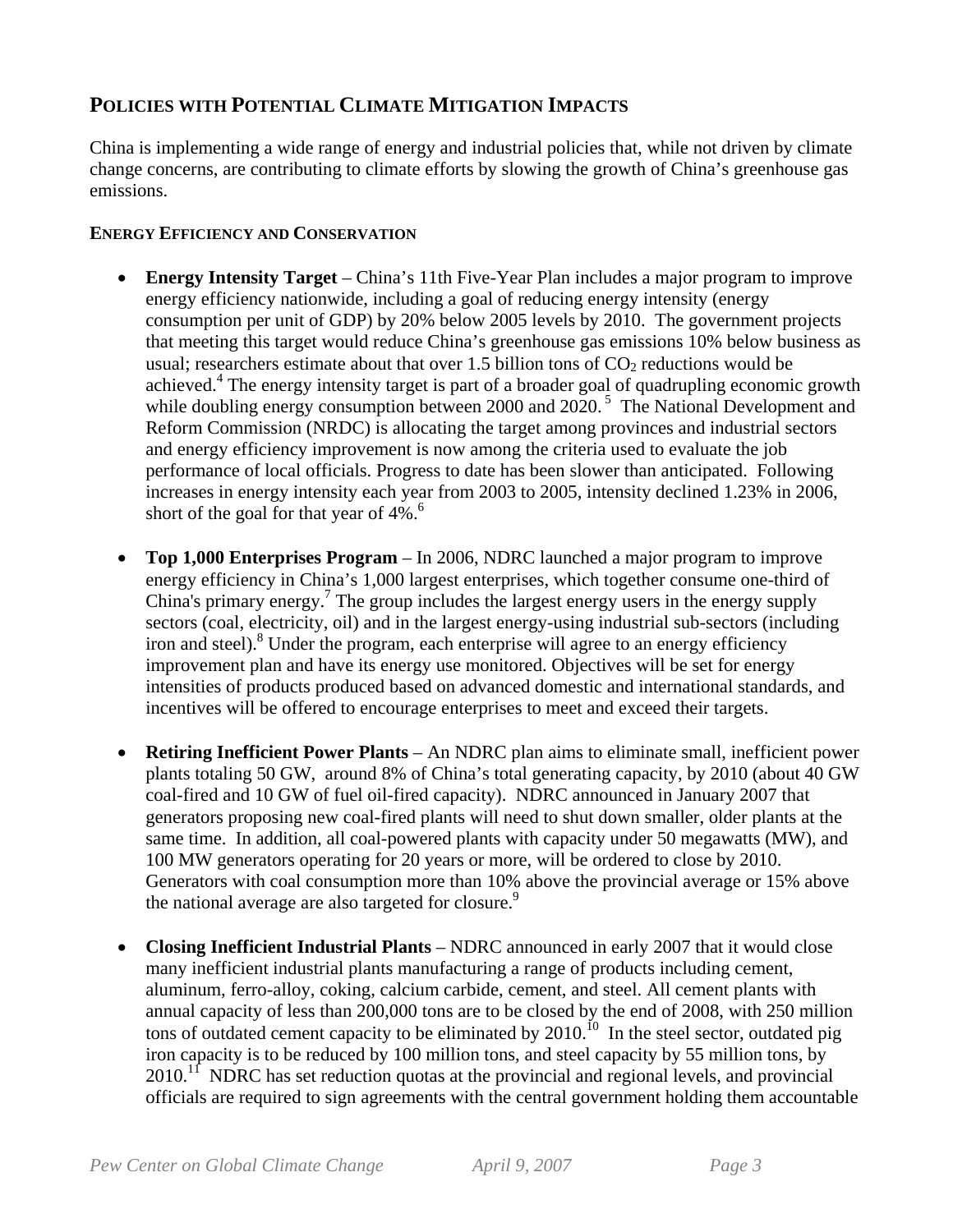for their targets. Provincial officials failing to comply would be referred to the State Council, or cabinet, for potential disciplinary action.

• **Promoting End-Use Energy Efficiency** – The 1997 Energy Conservation Law initiated a range of programs to increase energy efficiency in buildings, industry, and consumer goods. China has efficiency standards and labeling programs in place for many key energy-consuming appliances and is adopting building energy standards in regions with high heating and cooling demands.

### **TRANSPORTATION**

• **Fuel Economy Standards** – China's fuel economy standards for its rapidly growing passenger vehicle fleet are more stringent than those in Australia, Canada, California, and the United States (and less stringent than those in the European Union and Japan).<sup>12</sup> Implemented in two phases (2005-2006 and 2008-2009), the standards classify vehicles into 16 weight classes, covering passenger cars, SUVs and multi-purpose vans (MPVs). The average fuel economy of new vehicles is projected to reach 36.7 miles per gallon in 2008.

# **RENEWABLE ENERGY**

- **Targets** Under a national renewable energy law adopted in 2005, China has set a target of producing 16% of primary energy from renewable sources (including large hydropower) by 2020, up from about 7% today. For the electricity sector, the target is 20% of capacity from renewables by 2020, including 30 GW of wind power, 20 GW of biomass power, and 300 GW of hydropower capacity.
- **Incentives** The renewable energy law offers financial incentives, such as a national fund to foster renewable energy development and discounted lending and tax preferences for renewable energy projects. It also reduces risks for project developers by mandating grid interconnection and guaranteeing minimum prices for certain types of renewable energy.

# **INDUSTRIAL POLICIES**

- **Export Taxes on Energy-Intensive Products** In November 2006, the Ministry of Finance increased export taxes on energy intensive industries. This includes a 15% export tax on copper, nickel, aluminum and other metals; a 10% tax on steel primary products, and a 5% tax on petroleum, coal and coke. Simultaneously, import tariffs on 26 energy and resource products including coal, petroleum, aluminum and other mineral resources will be cut from their current levels of 3 to 6% to between 0 and 3%. These tax shifts aim to discourage the export of energy-intensive products as a means of conserving domestic energy resources. They were triggered by recent large investments in energy-intensive industries in China (particularly copper, aluminum and steel) stimulated by elevated international prices.<sup>13</sup>
- **Promoting Advanced Technologies** Policies to promote renewable energy include mandates and incentives to support the development of domestic technologies and industries, for instance by requiring the use of domestically manufactured components. Spurred by a requirement that new installed wind turbines contain 70% local content, Chinese manufacturers are now producing commercial large wind turbines selling for approximately 30% less than similar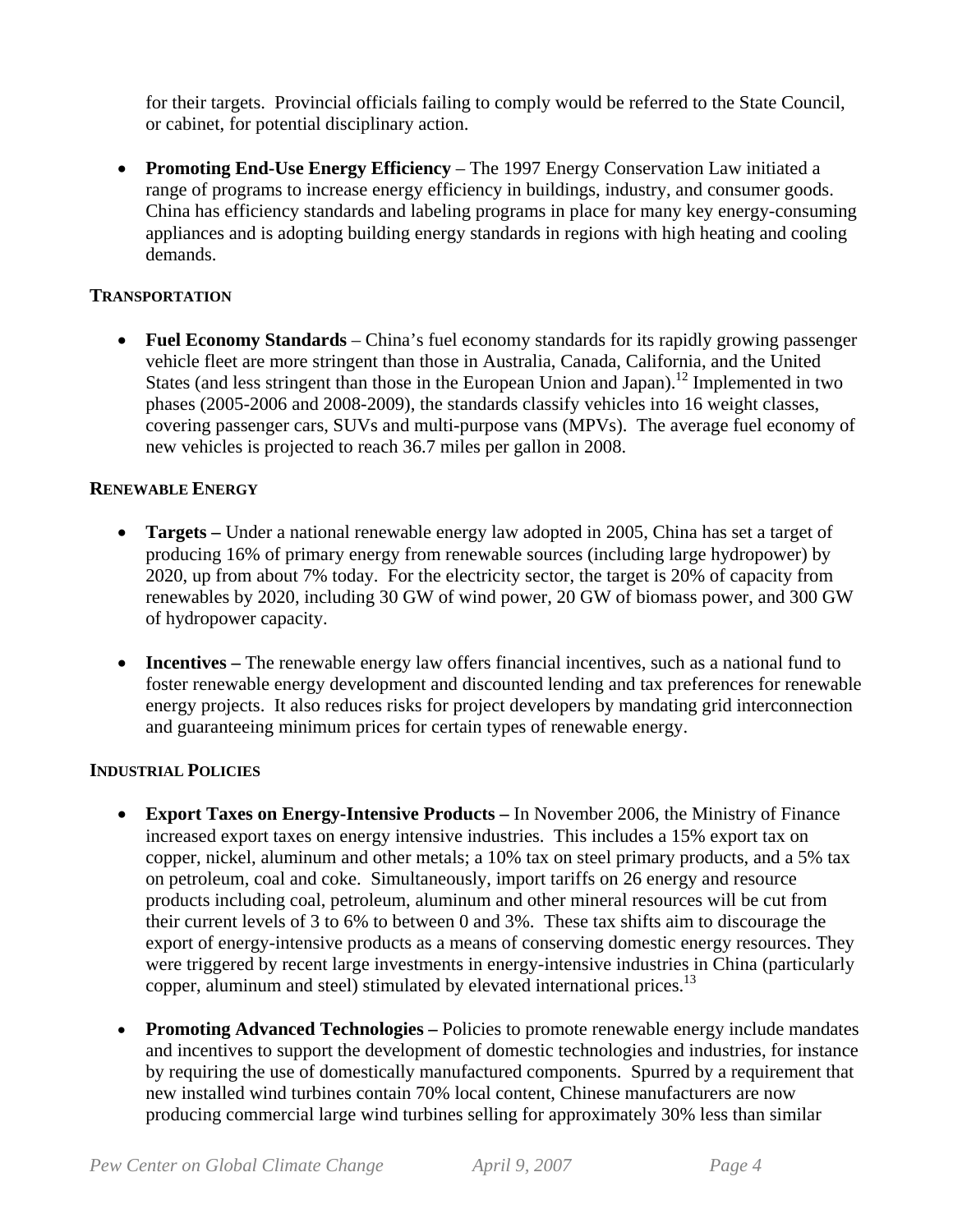European and US technology. Tax and other incentives have targeted the solar photovoltaic (PV) industry, stimulating a six-fold growth in PV production from 2004 to 2005. A recent market study estimates that the Chinese PV industry will dominate the global market within 5 years.14

### **FORESTRY**

• **Reforestation** – Policies to promote reforestation have helped to increase forest coverage from 13.92% in early 1990s to 18.21% in 2005. From 1980 to 2005, improved forest management has sequestered an estimated 3 billion tons of  $CO<sub>2</sub>$ .

### **ENERGY DIVERSIFICATION**

- **Nuclear Energy** China's National Energy Strategy Plan sets a goal of quadrupling installed nuclear capacity by 2020 to reach 40 GW.<sup>15</sup>
- **Natural Gas** China has significantly increased infrastructure to utilize natural gas, which may displace some coal in future electricity generation. The West-East Pipeline was built to transport natural gas from Xinjiang to Shanghai.
- **Hydropower**  Large-scale hydropower capacity is projected to more than double by 2020, requiring the equivalent of a new dam the size of the Three Gorges Project every two years.

### **ADVANCED COAL INITIATIVES**

- **FutureGen** Huaneng, China's largest coal-based power generation company, is one of ten international energy companies participating in the U.S. FutureGen "clean coal" project, which aims to develop the world's first integrated sequestration and hydrogen production research power plant.<sup>16</sup> Huaneng also is leading its own version of FutureGen in China called "GreenGen." The project has the ambitious goal of demonstrating a near-zero-emission 400 megawatt plant with entirely home-grown technology by 2020.<sup>17</sup>
- **China-EU Partnership** A UK-led initiative, part of a broader China-EU partnership on climate change, is promoting carbon capture and storage at coal power plants. Phase one is a three-year study of technology options for the capture of carbon dioxide emissions from power generation and of the potential for geological storage, leading towards a possible demonstration project starting between 2010 and 2015.<sup>18</sup>
- **Asia Pacific Partnership** China is collaborating with international partners on coal and CCS technologies through the Asia Pacific Partnership on Clean Development and Climate (APP).<sup>19</sup> Officially launched in January 2006, APP brings together China, the U.S., Australia, India, Japan and the Republic of Korea to promote the development and deployment of clean energy technologies.